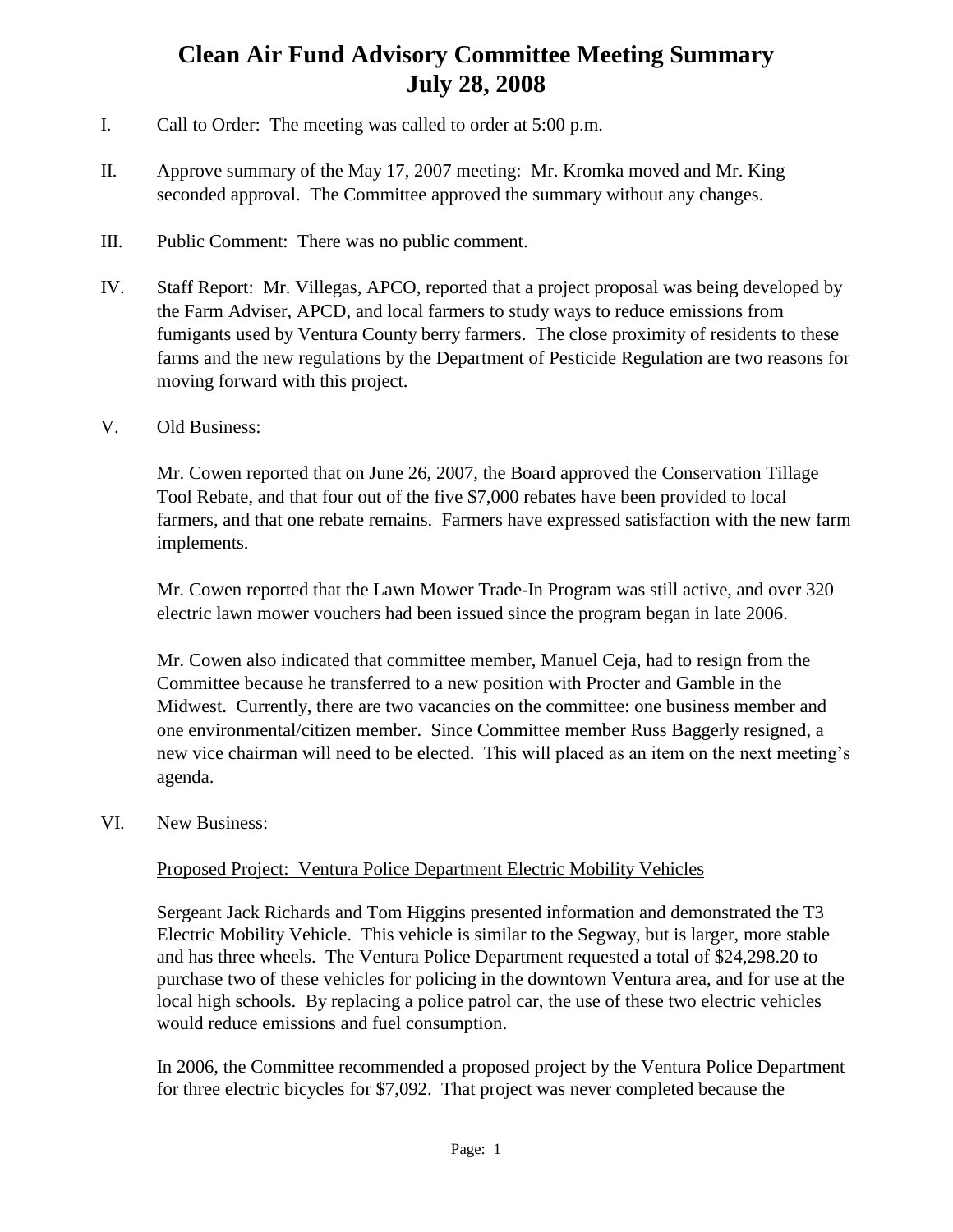manufacturer went out of business. It is proposed to cancel that grant, and use those funds to partially offset the funding for this proposal. The Committee agreed that this was a worthwhile project. Mr. King expressed concern that it was being funded at 100 percent, while most previous projects are funded at 50 percent of cost or less. The Committee reasoned that this was a special circumstance involving a public safety agency, and that budgets are extremely tight at the current time. The Committee recommended this project be approved by the Board (5 yes, 1 abstention).

#### Proposed Project: Residential Compressed Natural Gas Vehicle Refueling Appliances

Two residents of Ventura County, Joe Bacon and Jon George, own CNG-fueled vehicles, and each requested \$2,000 incentives to defer part of the cost of installing a home natural gas refueling device. Although Mr. Bacon presented a quote for approximately \$6,000 for his home installation, and he also qualified for a \$1,000 tax credit. His proposed installation at his home in Simi Valley has been approved by the Gas Company and ARB. However, Mr. George has not yet gained approval for his Camarillo home installation because ARB regulations do not allow new natural gas fueling installations because of concerns with the quality of the natural gas in western Ventura County. He is currently working with ARB staff to obtain a waiver from these regulations.

The use of CNG vehicles, especially the Honda Civic GX, will reduce emissions compared to average gasoline vehicles. The lack of fueling infrastructure in Ventura County requires that these vehicles be driven many miles out of the way to be re-fueled, wasting both fuel and creating more emissions. The \$2,000 incentive, similar to a grant program already in progress in the South Coast AQMD, would help to spur the purchase of these cleaner vehicles, that reduce emissions, including CO2 emissions, and reduce the use of imported oil. The Committee unanimously recommended the award of a \$2,000 incentive to each of the applicants. Mr. Villegas commented that these types of grant awards in the future may be funded from DMV fee funds since they are vehicle emission reduction projects.

VII. Adjournment: The meeting was adjourned at 6:30 p.m.. Prepared by: Stan Cowen, Air Pollution Control District Staff

Date: July 28, 2008